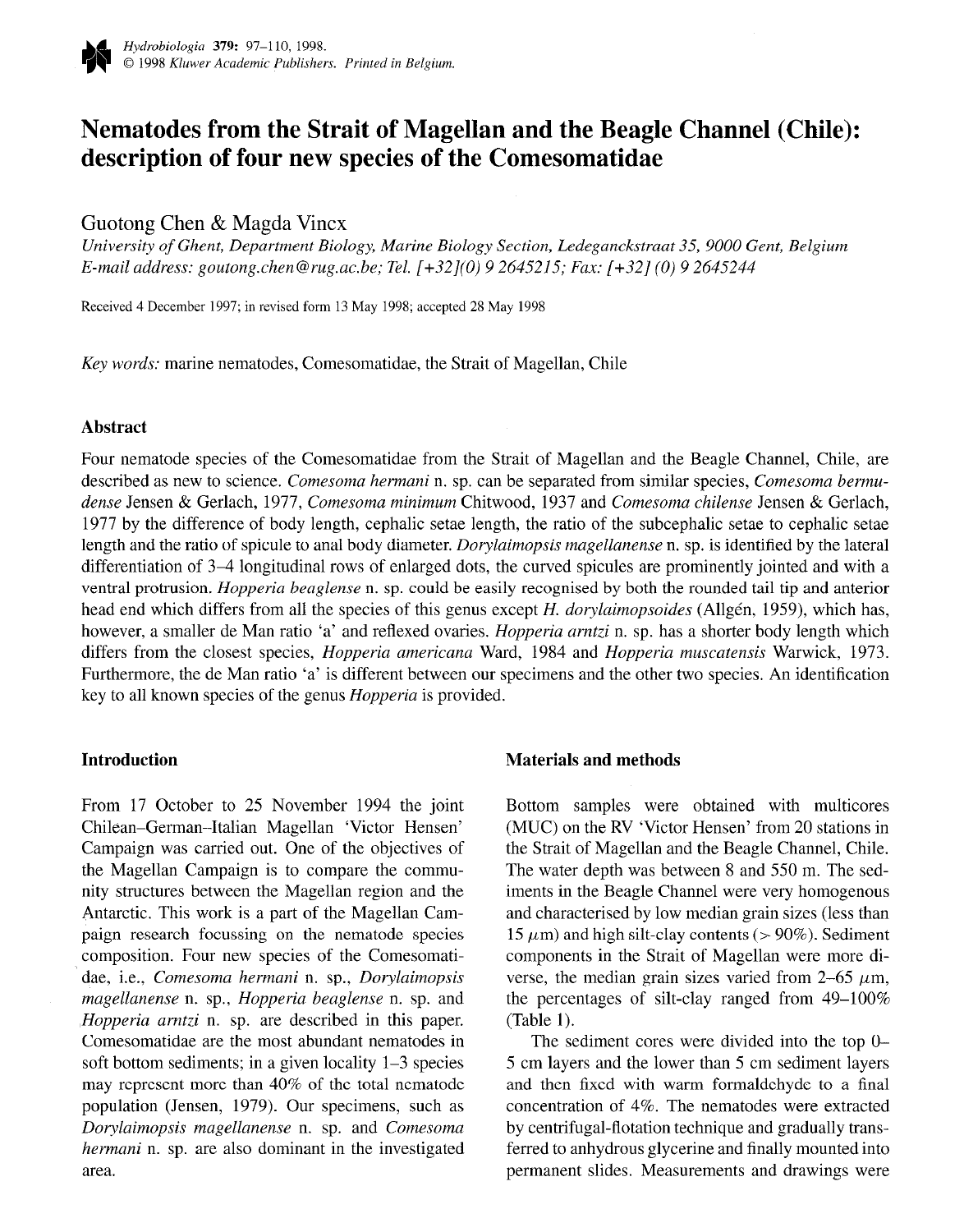made using a camera Lucida attached to a WILD Heerbrugg microscope with a  $100 \times$  oil immersion objective. All the measurements are given in  $\mu$ m. Type specimens are deposited in the collection of Koninklijk Belgisch Instituut voor Natuurwetenchappen (KBIN) of Brussels (slide numbers RIT 590-595) and the Marine Biology Section of the University of Ghent (MBRUG) (slide numbers 10530-10552).

#### Abbreviations

| a:             | body length divided by maximum body     |
|----------------|-----------------------------------------|
|                | diameter                                |
| abd:           | anal body diameter                      |
| abe:           | anterior body end                       |
| amph D:        | amphid diameter                         |
| b:             | body length divided by pharyngeal       |
|                | length                                  |
| BL:            | body length                             |
| $\mathbf{c}$ : | body length divided by tail length      |
| $c'$ :         | tail length divided by anal body        |
|                | diameter                                |
| cbd:           | corresponding body diameter             |
| CSL:           | cephalic setae length                   |
| $C.V. \%$      | coefficient of variation                |
| E-abe:         | excretory pore from anterior body end   |
| $gub$ L:       | gubernacular apophysis length           |
| HD:            | head diameter                           |
| М.             | maximum body diameter                   |
| NR:            | nerve ring from the anterior body end   |
| ph L:          | pharyngeal length                       |
| $s'$ :         | spicule length divided by anal body     |
|                | diameter                                |
| S.D.           | standard deviation                      |
| spic:          | spicule length                          |
| sub-CSL:       | subcephalic setae length                |
| TL:            | tail length                             |
| ٧.             | vulva distance from the anterior end    |
|                | of body                                 |
| $v\%$ :        | position of vulva as percentage of body |
|                | length from anterior end                |

Formula: Values above the line indicate the body length from abe to measured organ.

level of cephalic setae end of the pharynx  $M(v)$  anus cbd

#### Results

## Comesoma hermani n. sp. (Figure lA-G)

Material and type specimens: 5 females, 5 males collected from station 864, 866 and station 877. Holotype:  $\sigma_1$  on the slide RIT 590; Allotype:  $\varphi_1$  on the slide MBRUG 10530; Paratypes:  $\sigma_2-\sigma_5$  and  $\sigma_2$ - $\varphi$ <sub>5</sub> on the slides RIT 590 and MBRUG 10531-10536. Type locality and habitat: See Table 1. Etymology: The species is named after Dr Rudy Her-

man who took part in the Magellan Campaign.

| Measurements<br>$Holotype: \sigma_1$                                                                               |
|--------------------------------------------------------------------------------------------------------------------|
| $\frac{230 \text{ M} 1934}{17 \text{ A}9 \text{ S}2 \text{ A}0} 2108, A: 40.9, B: 9.1, C: 12.1, SPIC: 184$         |
| Allotype: $Q_1$<br>$\frac{-251 \text{ V } 1914}{19.54 \text{ J } 1.37} 2114, A: 29.6, B: 8.4, C: 10.6, V = 45.6\%$ |

Other measurements see Table 2.

## Description

Males: Body cylindrical, cuticle with transverse rows of very fine dots from head to tail, lateral differentiation with only a bit coarser punctuated pattern. Head diameter 17  $\mu$ m, 35% cbd of the end of pharynx. There is a circle of six small labial papillae, and six external labial sensilla were conspicuous, four cephalic setae 13  $\mu$ m long, 80% of head diameter. Following  $2 \mu m$  behind the cephalic setae, arranged in a crown, four subcephalic setae are  $6-7 \mu m$  long, about 46% of cephalic setae. Buccal cavity with two compartments, anterior portion cup-shaped and  $5 \mu m$  wide, armed at the base with conspicuous teeth, followed a narrow posterior portion, tooth-like structure in the bottom of this portion visible. Amphid spiral, 2.5 turns and 14.5  $\mu$ m wide, 75% of cbd, the anterior border of amphid 6.5  $\mu$ m from the front end of head. Somatic seta 6  $\mu$ m long, the group of 3 or 4 setae in the ventral side and asymmetrically two somatic setae set on the dorsal side of cervical region. Cardia small. Nerve ring 125  $\mu$ m from front end of body, 60% of the pharyngeal length. Excretory pore at the level of nerve ring. Renette cell behind the cardia. Males diorchic with opposed testes. Copulatory apparatus with two equal, slender spicules, 178 (169–184)  $\mu$ m long, 4.4 (4.2– 4.6) anal diameter or 1.0 tail length. Gubernaculum with ventral and dorsal pieces,  $20-25 \mu m$  long for dorsal pieces,  $15 \mu m$  for ventral piece, with dilated distal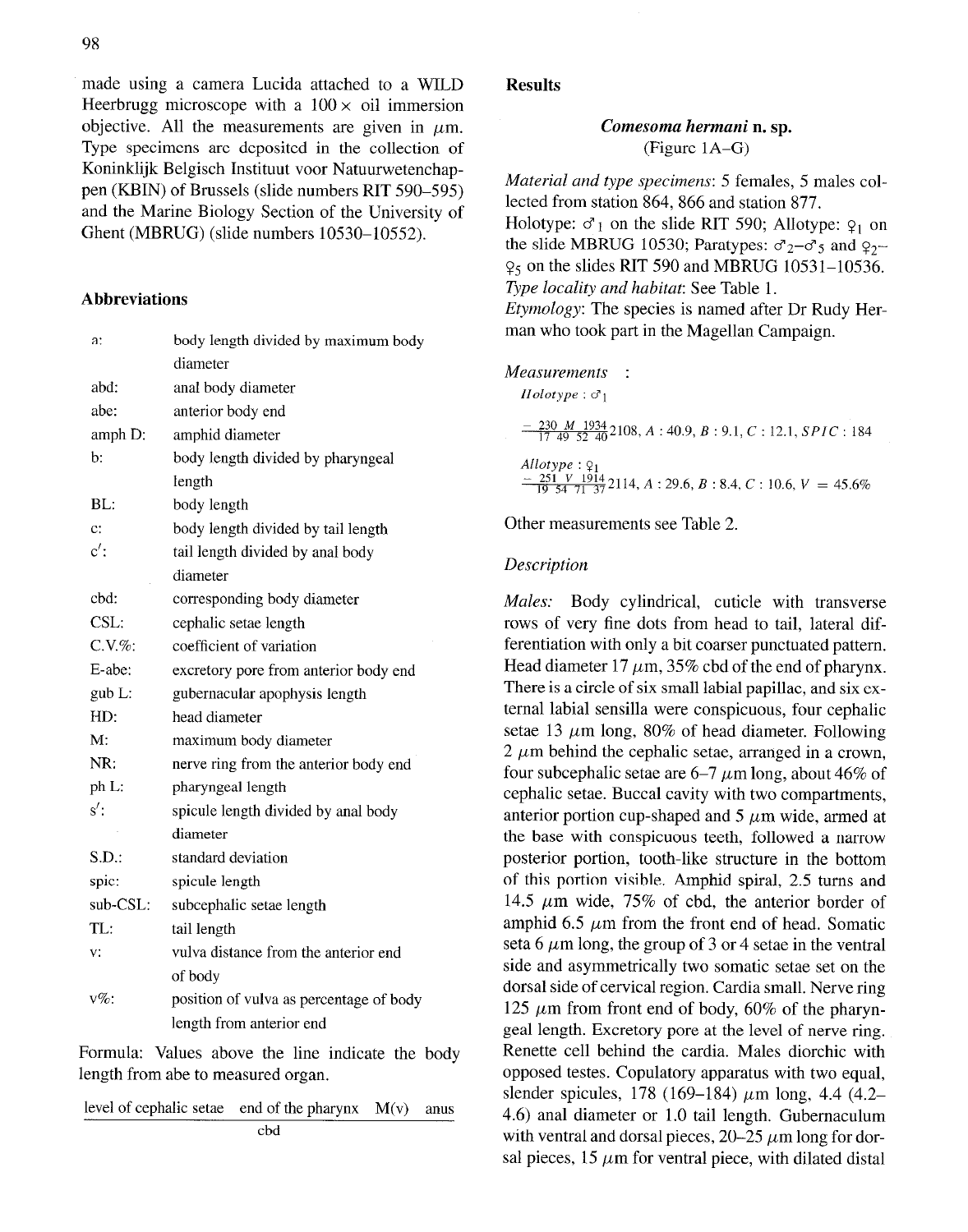| <b>Station</b> | Date       | Lat. S           | Long. W                  | Depth<br>(m) | Median<br>$(\mu m)$ | Sand<br>$\%$ | Fine Sand $\prime$<br>% | Silt<br>$\%$ | Clay<br>$\%$ |
|----------------|------------|------------------|--------------------------|--------------|---------------------|--------------|-------------------------|--------------|--------------|
| 840            | 23 Oct. 94 | $53^{\circ}08'8$ | $70^{\circ}38'4$         | 123          | 28.52               | 0.99         | 21.31                   | 59.43        | 18.27        |
| 864            | 25 Oct. 94 | $53^{\circ}42'6$ | $70^{\circ}48'7$         | 550          | 17.19               | 3.35         | 16.8                    | 57.86        | 21.99        |
| 866            | 25 Oct. 94 | $53^{\circ}41'8$ | $70^{\circ}54'6$         | 440          | 12.97               | 2.20         | 9.67                    | 65.17        | 22.96        |
| 877            | 25 Oct. 94 | $53^{\circ}41'5$ | $70^{\circ}56'5$         | 227          | 55.57               |              |                         |              |              |
| 1123           | 06 Nov. 94 | $54^{\circ}58'7$ | $69^{\circ}01^{\prime}9$ | 219          | 11.18               | 2.00         | 6.02                    | 67.65        | 24.33        |
| 1139           | 07 Nov. 94 | $54^{\circ}55'0$ | $68^{\circ}39'2$         | 255          | 11.01               | 3.81         | 2.75                    | 71.83        | 21.61        |
| 1181           | 12 Nov. 94 | $55^{\circ}07'0$ | $66^{\circ}55'4$         | 110          | 5.29                | $\Omega$     | $\theta$                | 58.89        | 41.11        |
| 1234           | 18 Nov. 94 | $55^{\circ}00'4$ | $66^{\circ}53'6$         | 100          | 8.89                | 0            | $\Omega$                | 70.16        | 29.84        |

Table 1. The location of sampling stations and some environmental features in the Strait of Magellan and the Beagle Channel.

Table 2. Measurements of Comesoma hermani n. sp. from the Strait of Magellan and the Beagle Channel.

|                   | Male: $n = 5$ |        | Female: $n = 5$ |       |           |        |        |        |       |          |
|-------------------|---------------|--------|-----------------|-------|-----------|--------|--------|--------|-------|----------|
|                   | Min           | Max    | Mean            | S.D.  | $C.V. \%$ | Min    | Max    | Mean   | S.D.  | $C.V.$ % |
| <b>BL</b>         | 1694.0        | 2108.0 | 1810.0          | 140.8 | 7.8       | 1861.0 | 2314.0 | 2028.8 | 166.5 | 8.2      |
| a                 | 30.3          | 40.9   | 34.3            | 3.6   | 10.5      | 24.4   | 36.1   | 30.9   | 3.9   | 12.7     |
| b                 | 7.6           | 9.1    | 8.2             | 0.5   | 6.4       | 7.9    | 8.6    | 8.2    | 0.3   | 3.3      |
| $\mathbf{c}$      | 9.5           | 12.1   | 10.5            | 0.8   | 7.8       | 10.3   | 12.5   | 11.4   | 0.9   | 7.5      |
| HD                | 16.8          | 17.4   | 16.7            | 0.6   | 3.7       | 18.0   | 19.4   | 18.4   | 0.6   | 3.3      |
| <b>CSL</b>        | 12.6          | 13.4   | 13.2            | 0.3   | 2.2       | 10.0   | 13.4   | 11.8   | 1.3   | 11.0     |
| $CSL/HD(\%)$      | 77.0          | 82.0   | 79.4            | 1.4   | 1.8       | 56.0   | 74.0   | 62.8   | 7.1   | 11.3     |
| sub-CSL           | 6.0           | 6.7    | 6.1             | 0.3   | 4.2       | 6.0    | 6.0    | 6.0    | 0.0   | 0.0      |
| sub-CSL/HD $(\%)$ | 34.0          | 39.0   | 36.8            | 1.8   | 4.9       | 30.9   | 33.0   | 32.7   | 1.2   | 3.7      |
| amph-abe          | 5.7           | 7.3    | 6.5             | 0.7   | 10.0      | 6.6    | 8.0    | 7.3    | 0.7   | 9.2      |
| amph D            | 13.4          | 16.1   | 14.5            | 1.0   | 6.9       | 10.7   | 14.5   | 12.3   | 1.5   | 11.8     |
| amph cbd          | 17.4          | 20.1   | 19.6            | 1.0   | 5.0       | 20.0   | 24,7   | 21.8   | 1.8   | 8.0      |
| amph/cbd (%)      | 66.7          | 80.1   | 74.0            | 4.6   | 6.2       | 50.0   | 64.6   | 56.3   | 5.1   | 9.0      |
| NR                | 118.0         | 132.0  | 125.0           | 5.0   | 4.0       | 126.0  | 140.0  | 132.5  | 5.0   | 3.8      |
| $NR/Ph$ (%)       | 55.4          | 59.3   | 57.4            | 1.4   | 2.4       | 52.0   | 59.0   | 54.8   | 2.9   | 5.2      |
| ph L              | 199.0         | 229.8  | 221.1           | 10.4  | 47        | 237.0  | 270.0  | 247.5  | 12.4  | 5.0      |
| ph cbd            | 44.0          | 52.8   | 48.6            | 2.7   | 5.6       | 46.2   | 56.0   | 51.8   | 4.1   | 7.9      |
| ph L/ph cbd       | 4.2           | 4.7    | 4.5             | 0.2   | 4.2       | 4.3    | 5.1    | 4.8    | 0.3   | 5.8      |
| E-abe             | 141.0         | 145.0  | 143.0           | 1.6   | 1.1       | 146.0  | 165.0  | 157.0  | 6.2   | 3.9      |
| M                 | 49.0          | 56.0   | 52.9            | 2.2   | 4.2       | 52.0   | 80.0   | 67.0   | 10.9  | 16.2     |
| V                 |               |        |                 |       |           | 907.0  | 1067.0 | 977.0  | 57.4  | 5.9      |
| $v\%$             |               |        |                 |       |           | 45.7   | 49.5   | 37.8   | 1.5   | 3.9      |
| spic              | 169.0         | 183.5  | 178.1           | 5.0   | 2.8       |        |        |        |       |          |
| s'                | 4.2           | 4.6    | 4.4             | 0.1   | 2.7       |        |        |        |       |          |
| <b>TL</b>         | 158.0         | 178.2  | 172.8           | 6.9   | 4.0       | 154.0  | 200.0  | 179.1  | 15.5  | 8.7      |
| abd               | 39.6          | 42.2   | 40.3            | 0.9   | 2.2       | 32.3   | 41.0   | 37.2   | 3.1   | 8.4      |
| c'                | 4.0           | 4.5    | 4.3             | 0.2   | 4.6       | 4.3    | 5.7    | 4.9    | 0.6   | 12.3     |
| spic/TL           | 1.0           | 1.1    | 1.0             | 0.7   | 0.7       |        |        |        |       |          |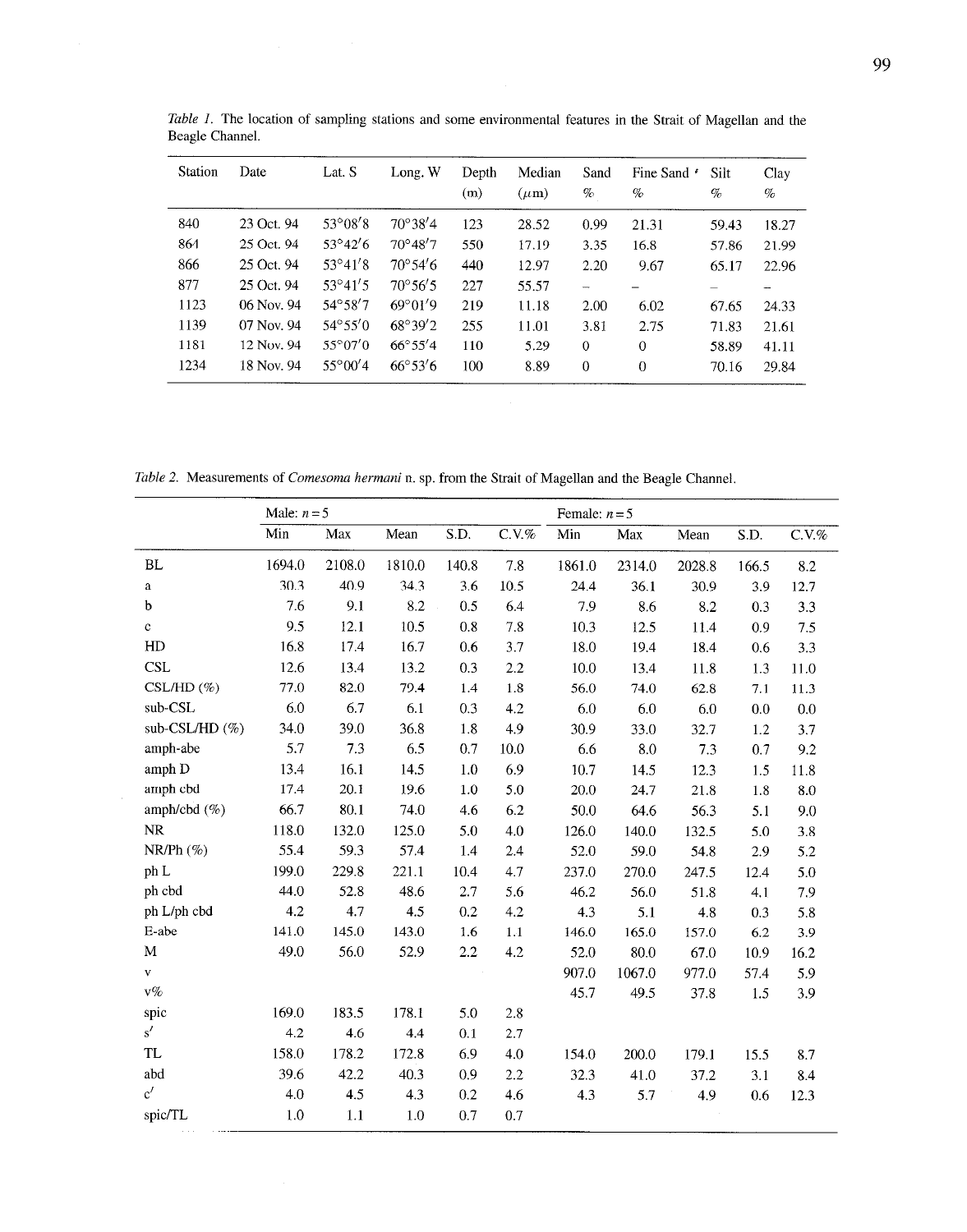

Figure 1. Comesoma hermani n. sp. A:  $\sigma_1$  View of pharyngeal region; B:  $\sigma_2$  View of anterior body end; C:  $\sigma_1$  Total view; D:  $\sigma_1$  Copulatory apparatus and tail; E:  $\varphi_1$  View of head region; F:  $\varphi_1$  View of pharyngeal region; G:  $\varphi_1$  Rectal region and tail.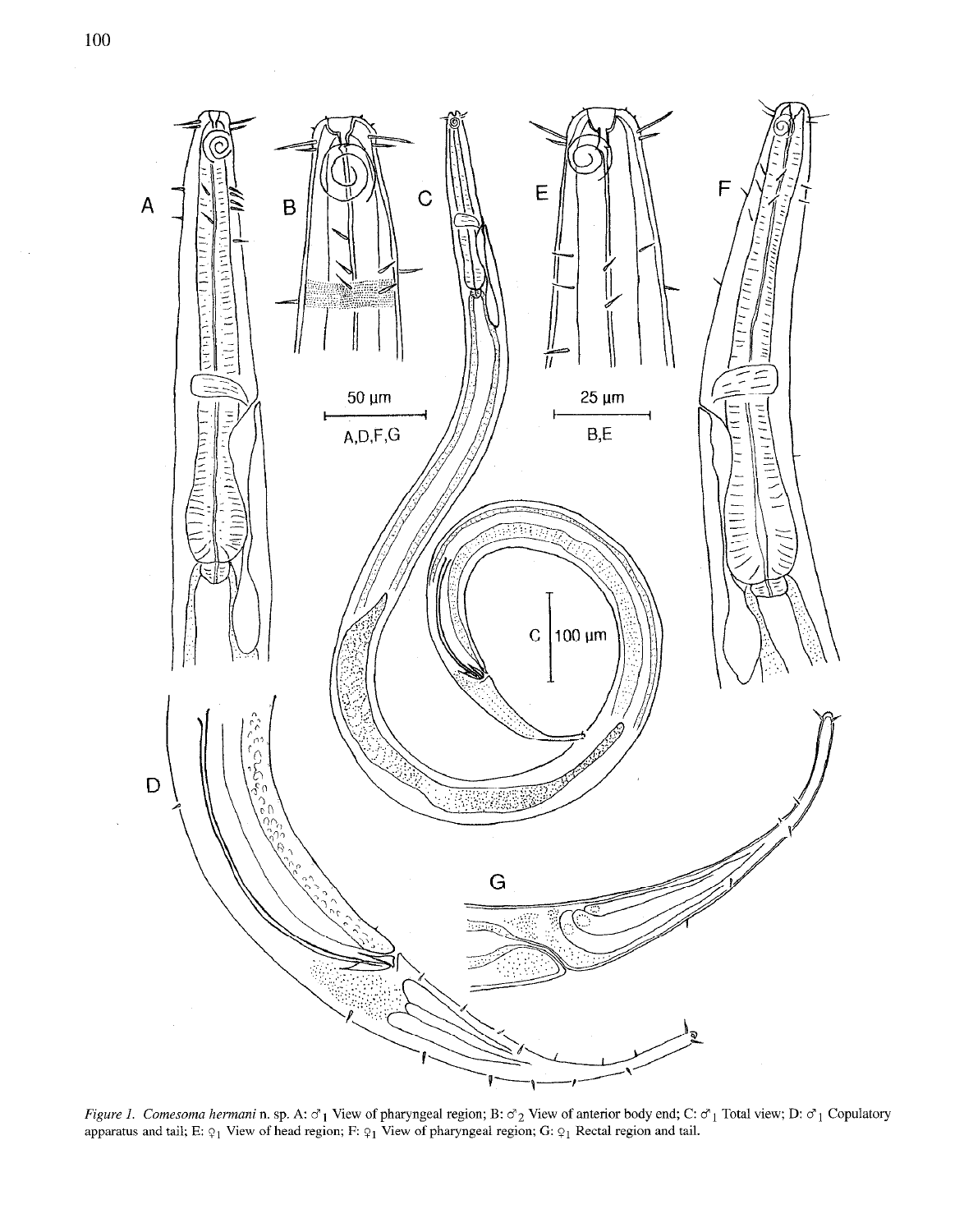end or a hook-like structure, encircling the spicules distally. Minute preanal papillae or supplements are difficult to account with accuracy. A pair of  $2 \mu m$  long setae about 15  $\mu$ m in front of the cloaca. Tail 173  $\mu$ m long, 4.3 (4.0-4.5) anal diameter, the posterior third is cylindrical with swollen tip. Caudal glands observed and tree terminal setae,  $6 \mu m$  long.

Females: Females appear similar to males in general characteristics, only differ from males by small amphids, which are 11-15  $\mu$ m wide or 56% of cbd. The reproductive system is amphidelphic with outstretched ovaries. The vulva is situated at 46-50% of the body length. The tail about  $5 \times$  abd length.

## Differential diagnosis

In having only one crown of long cephalic setae and one circle of subcephalic setae and similar de Man ratios, Comesoma hermani is close to Comesoma bermudense Jensen & Gerlach 1977, Comesoma minimum Chitwood 1937 and Comesoma chilense Jensen & Gerlach 1977. However, one can distinguish Comesoma hermani n. sp. form those three species by the difference of the body length, cephalic setae length, the ratio of the subcephalic setae to cephalic setae and spicule length, as well as the ratio to anal diameter.

## A. Comesoma bermudense

Comesoma bermudense has larger body length (2400- 3400  $\mu$ m) and longer cephalic setae (27–38  $\mu$ m) than Comesoma hermani (1700-2400  $\mu$ m; 12.6-13.4  $\mu$ m). The ratio of cephalic setae to head diameter of C. bermudense is also larger (115-140) than Comesoma hermani n. sp. (80). The ratio of spicule to tail length, however, Comesoma hermani n. sp. is larger (1.0) than that of Comesoma bermudense (0.5).

## B. Comesoma minimum

In the ratios of spicule to the tail length and anal diameter, both Comesoma hermani n. sp. and C. minimum are extremely the same. However, C. minimum has smaller body length (1400-1500  $\mu$ m), and distinct lateral differentiation of punctuation to differ from our specimens. Furthermore, the value of 'a' for Comesoma hermani n. sp. (24.4-40.9) is much higher than that of  $C.$  minimum (18.0-24.0).

#### C. Comesoma chilense

Jensen & Gerlach (1977) changed 'Comesoma minimum' of Wieser (1954) into Comesoma chilense. Our specimens differ from C. chilense by short subcephalic setae (6 vs. 12  $\mu$ m), smaller in the ratio of spicule to tail  $(1.0 \text{ vs. } 1.6)$ . Furthermore, no supplements in C. chilense differs also from C. hermani n. sp.

> Dorylaimopsis magellanense n. sp. (Figures 2A-E and 3A-F)

Material and Type Specimens: 5 females, 5 males collected from station 840 and station 1123. Holotype:  $\sigma_1$ on the slide RIT 595; Allotype:  $q_1$  on the slide MBRUG 10537; Paratypes:  $\sigma_2-\sigma_5$  and  $\sigma_2-\sigma_5$  on the slides RIT 595 and MBRUG 10538-10542.

Type locality and habitat: See Table 1.

Etymology: The species is named after the Strait of Magellan, the main sampling area of this Campaign.

#### Measurements :

*Holotype*: 
$$
\sigma_1
$$
  
\n
$$
\frac{-320 \text{ M } 1674}{14 \text{ 70 } \text{ 73 } 53}
$$
 1826, A : 25.0, B : 5.7, C : 12.0, *SPIC* : 148  
\n*Allotype* :  $\varphi_1$   
\n
$$
\frac{-350 \text{ V } 2285}{19 \text{ 78 } 99 \text{ 61}} 2458, A : 24.8, B : 7.0, C : 14.2, V = 50\%
$$

Other measurements see Table 3.

## **Description**

Males: Body cylindrical, widest at middle and gradually tapering towards extremities. Cuticle marked by transverse rows of fine punctuation, with lateral differentiation in the form of longitudinal rows of enlarged dots, running from about 10  $\mu$ m behind the amphids with 4-5 files, in the middle body 3-4 files, then increases in 4-5 files in the anal area. The lateral differentiation about 15  $\mu$ m wide at the posterior part of pharyngeal, about 12  $\mu$ m wide in the middle of body, 14  $\mu$ m in the anal area.

Head distinctly off set from the body by a constriction, two circles of six inner labial and six out labial papillae, four stout cephalic setae implanted near the lower end of the head portion, 7  $\mu$ m long and 49% of the corresponding head diameter. Oral cavity beginning with a narrow vestibulum, followed by a 25  $\mu$ m long mesostomal cavity. Three sclerotized triangular teeth at the anterior end of the pharynx. Amphids spiral, 2.75 turns, 11  $\mu$ m in diameter, about 42% of corresponding body diameter, anterior border of amphids 10  $\mu$ m behind the front end, or just at the level of cephalic setae.

Pharynx is slightly broaden towards posterior end. Nerve ring at the middle of pharynx (49%), the ventral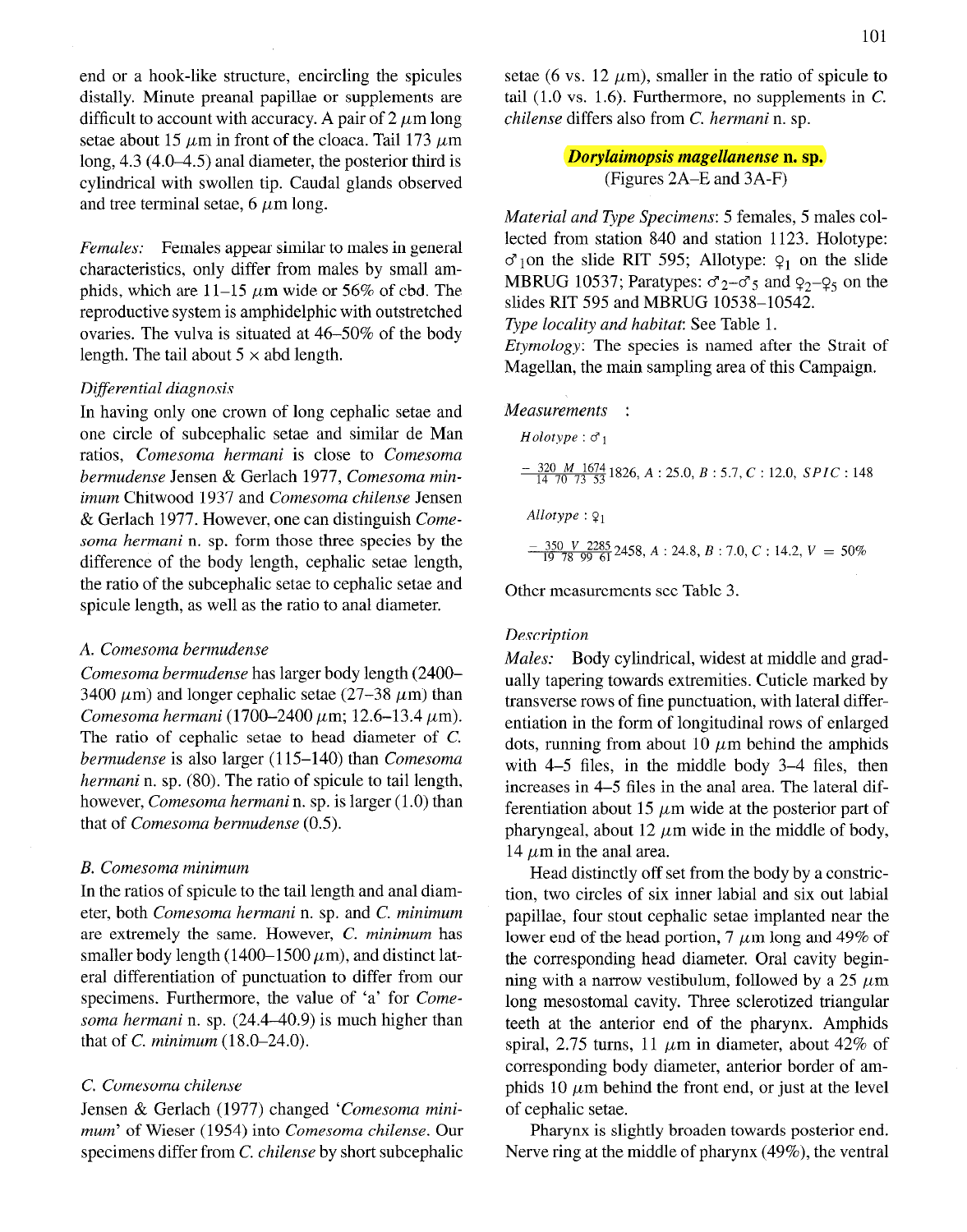|                  | BL   | a    | $\mathbf b$ | $\mathbf c$ | $amp/HD(\%)$ | $CSL/HD(\%)$   | C'  | spic           | s'  | gub L |
|------------------|------|------|-------------|-------------|--------------|----------------|-----|----------------|-----|-------|
| Males: $n = 5$   |      |      |             |             |              |                |     |                |     |       |
| Mean             | 1945 | 23.9 | 6.4         | 12.4        | 49           | 42             | 2.9 | 147            | 2.7 | 51    |
| S.D.             | 186  | 1.2  | 0.7         | 1.5         | 5            | 6              | 0.2 | $\overline{2}$ | 0.2 | 5     |
| $X_{min}$        | 1708 | 22.0 | 5.7         | 10.4        | 42           | 35             | 2.6 | 143            | 2.5 | 46    |
| $X_{max}$        | 2261 | 25.0 | 7.6         | 14.8        | 55           | 52             | 3.9 | 150            | 2.9 | 59    |
| Females: $n = 5$ |      |      |             |             |              |                |     | $v\%$          |     |       |
| Mean             | 2206 | 26.8 | 6.7         | 12.9        | 48           | 41             | 3.3 | 48             |     |       |
| S.D.             | 150  | 1.3  | 0.7         | 2.1         | 3            | $\overline{2}$ | 0.4 |                |     |       |
| $X_{min}$        | 1988 | 24.8 | 5.7         | 10.0        | 43           | 38             | 3.9 | 46             |     |       |
| $X_{max}$        | 2458 | 28.0 | 7.8         | 16.0        | 50           | 44             | 2.1 | 50             |     |       |

Table 3. Measurements of Dorylaimopsis magellanense n. sp. from the Strait of Magellan and the Beagle Channel.

Table 4. Measurements of Hopperia beaglense n. sp. from the Strait of Magellan and the Beagle Channel.

|                 | Male: $n = 4$ |        |        |       | Female: $n = 5$ |        |        |        |                   |          |
|-----------------|---------------|--------|--------|-------|-----------------|--------|--------|--------|-------------------|----------|
|                 | Min           | Max    | Mean   | S.D.  | $C.V.$ %        | Min    | Max    | Mean   | $\overline{S.D.}$ | $C.V.$ % |
| Bl              | 1547.0        | 1868.0 | 1725.0 | 121.6 | 7.0             | 1425.0 | 1854.3 | 1675.5 | 170.7             | 10.2     |
| $\bf{a}$        | 37.8          | 41.3   | 39.1   | 1.8   | 4.6             | 30.2   | 33.4   | 32.3   | 1.3               | 4.0      |
| b               | 7.7           | 8.6    | 8.0    | 0.4   | 4.4             | 6.5    | 8.5    | 7.5    | 0.8               | 10.9     |
| c.              | 18.9          | 21.8   | 20.6   | 1.1   | 5.1             | 18.0   | 21.9   | 19.9   | 1.6               | 8.1      |
| HD              | 12.0          | 13.4   | 12.4   | 0.6   | 4.9             | 12.0   | 13.4   | 12.8   | 0.7               | 5.1      |
| <b>CSL</b>      | 4.7           | 6.0    | 5.4    | 0.5   | 8.6             | 4.7    | 6.7    | 5.8    | 0.8               | 14.4     |
| amph-abe        | 4.0           | 6.7    | 5.4    | 1.4   | 25.2            | 4.0    | 6.7    | 5.3    | 1.0               | 18.5     |
| amph D          | 9.4           | 12.1   | 10.6   | 1.0   | 9.4             | 8.7    | 10.6   | 9.7    | 0.6               | 6.4      |
| amph cbd        | 15.4          | 17.4   | 16.6   | 0.7   | 4.4             | 16.8   | 18.8   | 17.3   | 0.7               | 4.3      |
| amph/cbd $(\%)$ | 56.0          | 69.0   | 64.0   | 4.7   | 7.4             | 46.0   | 62.0   | 56.4   | 5.6               | 9,4      |
| NR              | 99.0          | 121.0  | 117.3  | 8.6   | 7.3             | 112.0  | 119.0  | 114.4  | 2.7               | 2.4      |
| NR-cbd          | 37.0          | 44.9   | 41.9   | 3.0   | 7.2             | 41.0   | 52.3   | 46.5   | 4.6               | 9.9      |
| NR/cbd          | 2.6           | 3.1    | 2.8    | 0.2   | 7.1             | 2.1    | 2.6    | 2.4    | 0.3               | 10.3     |
| $NR/ph L(\%)$   | 47.0          | 57.9   | 55.0   | 4.6   | 8.4             | 45.8   | 55.3   | 50.7   | 3.1               | 6.0      |
| ph L            | 202.0         | 231.0  | 214.5  | 10.7  | 5.0             | 215.0  | 236.0  | 222.8  | 7.6               | 3.4      |
| ph-cbd          | 42.2          | 50.2   | 47.2   | 3.0   | 6.4             | 46.0   | 59.4   | 52.4   | 6.1               | 11.7     |
| E/abe           | 136.0         | 145.0  | 139.0  | 4.2   | 3.1             | 128.0  | 138.0  | 133.8  | 3.6               | 2.7      |
| M               | 40.9          | 48.8   | 44.2   | 3.4   | 7.8             | 45.0   | 59.4   | 52.0   | 5.9               | 11.4     |
| $\mathbf{V}$    |               |        |        |       |                 | 700.0  | 940.0  | 841.5  | 96.2              | 11.4     |
| $v\%$           |               |        |        |       |                 | 49.0   | 52.0   | 50.2   | 1.1               | 2.2      |
| spic            | 50.2          | 58.1   | 54.8   | 3.4   | 6.3             |        |        |        |                   |          |
| s'              | 1.4           | 1.7    | 1.5    | 0.1   | 5.9             |        |        |        |                   |          |
| gub L           | 25.1          | 29.0   | 27.7   | 1.6   | 5.7             |        |        |        |                   |          |
| TL              | 82.0          | 86.0   | 84.0   | 2.0   | 2.4             | 78.0   | 92.0   | 84.0   | 4.7               | 5.6      |
| abd             | 30.0          | 39.6   | 36.6   | 3.9   | 10.7            | 33.0   | 40.9   | 38.5   | 4.2               | 10.9     |
| c'              | 2.0           | 2.7    | 2.3    | 0.3   | 11.1            | 2.0    | 2.5    | 2.2    | 0.2               | 8.8      |
| Terminal setae  | 2.6           | 3.3    | 2.7    | 0.3   | 11.6            | 3.5    | 4.6    | 3.9    | 0.5               | 13.0     |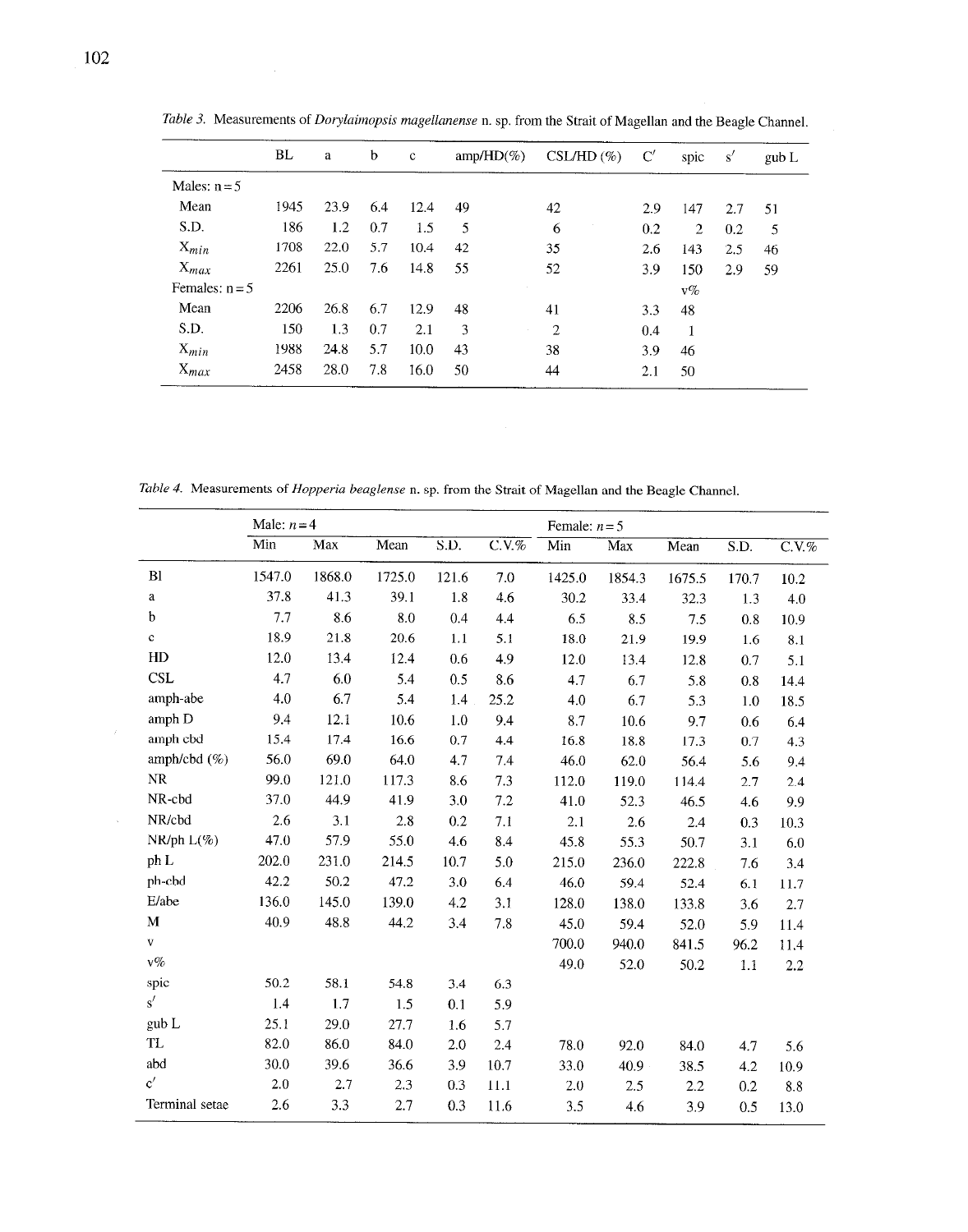

Figure 2. Dorylaimopsis magellanense n. sp.  $\sigma_1$  View of pharyngeal region; B:  $\sigma_1$  Surface view of anterior body end; C:  $\sigma_1$  Median view of head region; D:  $\sigma_1$  Copulatory apparatus and tail; E:  $\sigma_1$  Total view.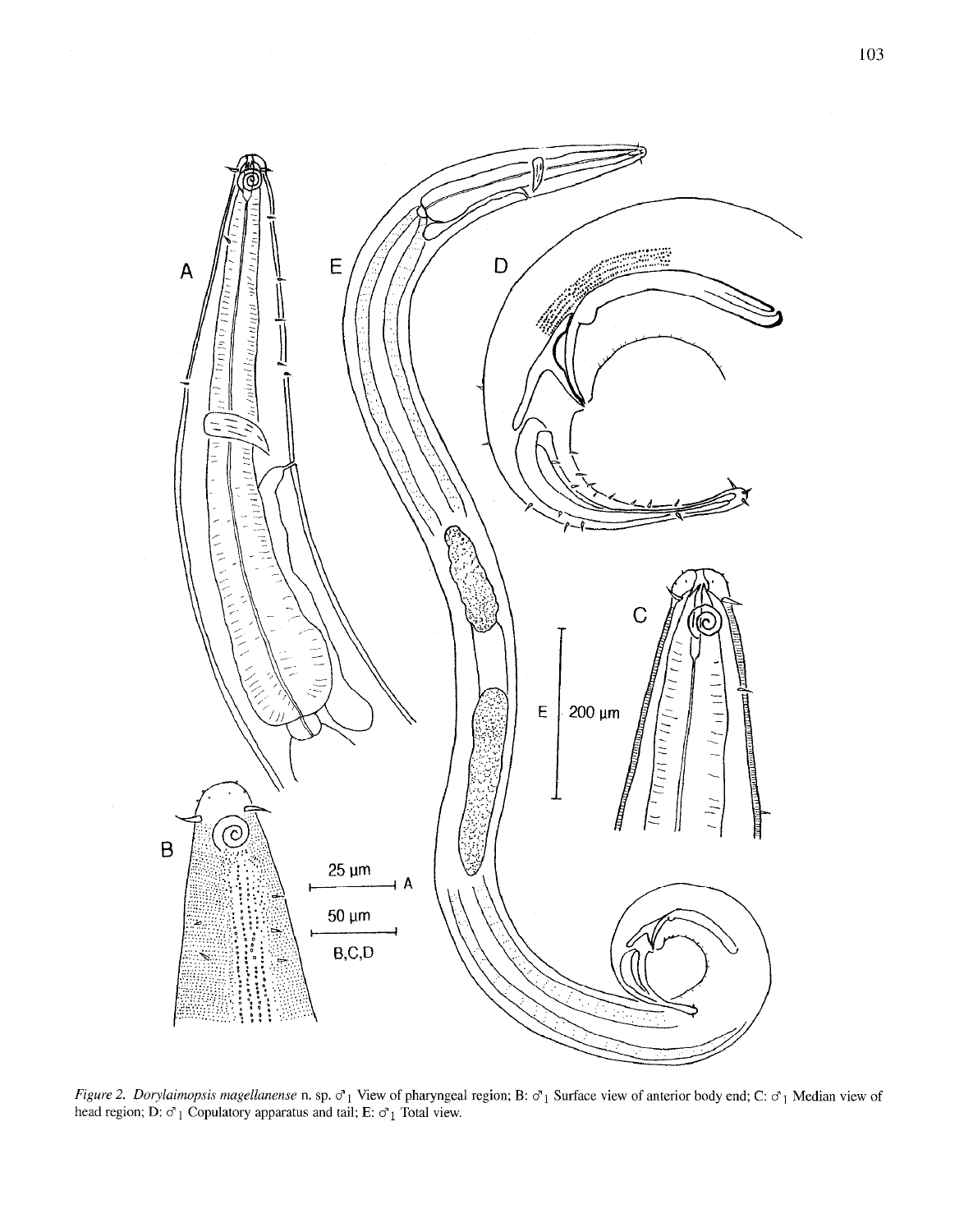

Figure 3. Dorylaimopsis magellanense n. sp. A:  $\varphi_1$  Median view of pharyngeal region; B:  $\varphi_2$  Surface view of head region; C:  $\varphi_1$  Median view of head region; D:  $\varphi_1$  Rectal region and tail; E: View of vulva region; F:  $\varphi_1$  Posterior gonad.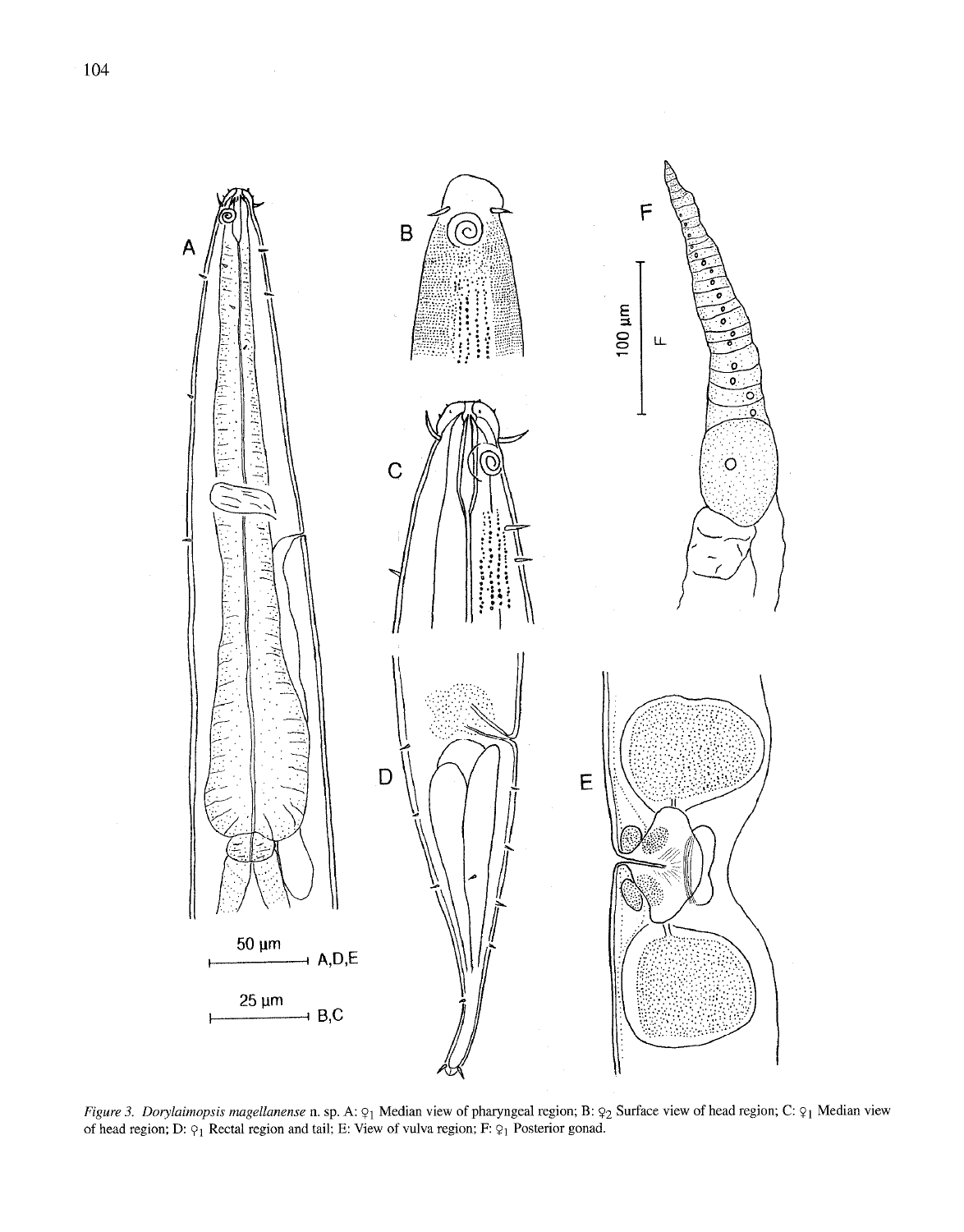

Figure 4. Hopperia beaglense n. sp. A:  $\sigma_1$  Median view of pharyngeal region; B:  $\sigma_1$  View of head region; C:  $\sigma_1$  Copulatory apparatus and tail; D:  $\varphi_1$  View of head region; E:  $\varphi_1$  Rectal region and tail; F: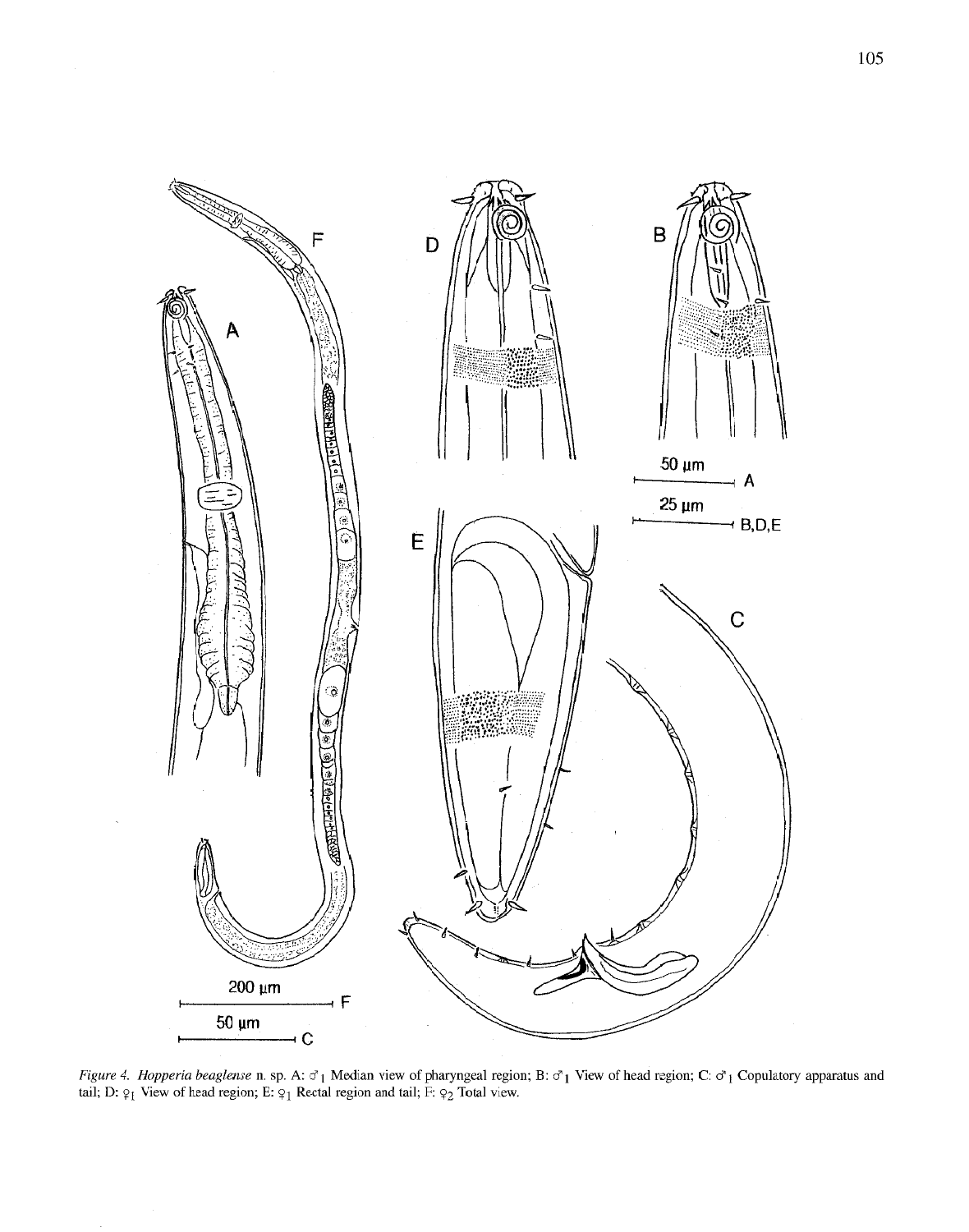gland extends well at cardia level, the excretory pore is opened at 53% of pharyngeal length. Cardia small.

Spicules paired, equal and curved,  $147 \mu m$  ( $143-$ 150  $\mu$ m) long in arc, about 2.7  $\times$  abd (2.5–2.9), with a small ventral protrusion about one third from the distal end. Gubernaculum with paired long apophyses (46-59  $\mu$ m) directed to the caudal. 15-17 fine tubular precloacal supplements are present but often difficult to count exactly. Testes paired, opposed and outstretched.

Tail length 157  $\mu$ m, about 2.9  $\times$  abd (2.6–3.9), anterior two third of tail conical with dense subventral and dorsal setae, the last one third gradually tapering towards a cylindrical portion, tail tip swollen with three terminal setae,  $9 \mu m$  long. Three caudal gland cells visible.

Females: Cuticle lateral differentiation with three longitudinal rows of dots in the middle of the body. Body length and ratios of tail length to anal diameter are larger than males. Two equal ovaries, opposed and outstretched. Vulva at 48% (46-50) of body length.

## Differential diagnosis

Dorylaimopsis magellanense n. sp. has an obviously ventral protrusion in spicules which can be separated from most species of this genus (Zhang, 1992), but very similar with that of D. punctata Ditlevsen, 1918, and D. metatypica Chitwood, 1936, it can be easily identified by 3-4 longitudinal rows of dots and smaller oral opening from D. punctata (2 rows of dots) and D. metatypica (no really longitudinal rows). Besides this, Dorylaimopsis magellanense n. sp. is smaller than D. punctata in body size ( $\sigma$ : 1708  $\mu$ m-2261  $\mu$ m vs. 2484  $\mu$ m-3221  $\mu$ m,  $\varphi$ : 1988  $\mu$ m-2458  $\mu$ m vs.  $2567 \mu m - 3111 \mu m$ ).

# Hopperia beaglense n. sp. (Figure 4A-F)

Material and Type Specimens: 5 females, 4 males collected from Station 1234 and Station 1181. Holotype:  $\sigma_1$  on the slide RIT 591; Allotype:  $\varphi_1$  on the slide MBRUG 10543; Paratypes:  $\sigma_2 - \sigma_4$  and  $\sigma_2 - \sigma_5$  on the slides RIT 592 and MBRUG 10544-10547.

Type locality and habitat: See Table 1.

Etymology: The species name is given after the Beagle Channel.

Measurements :

 $Holotype : \sigma_1$ 

$$
\frac{-216 \ M \ 1782}{12 \ 48 \ 46 \ 37}1868, A: 40.4, B: 8.6, C: 21.8, SPIC: 53
$$
  
Allotype:  $\varphi_1$ 

 $\frac{-215 V 1782}{12.59.59.41}$  1794, A : 30.4, B : 8.3, C : 21.9, V = 52%

Other measurements see Table 4.

# Description

Males: Body cylindrical, the part of the pharyngeal end a little wider than middle part of body length. Cuticle thick and decorated with transverse rows of punctuation. Lateral differentiation consists of larger and more widely spaced dots and terminates at the base of conical portion of the tail. The head bears one circle of six inner labial papillae and one circle of six outer labial papillae, four longer and stout cephalic setae (5  $\mu$ m). A few somatic setae scattered at the borders of lateral field of cervical and tail region. The amphids describe a spiral of 3.5 turns,  $10-12 \mu m$  in diameter, occupying 65% of cbd with anterior border  $5 \mu$ m from the front head end. Buccal cavity cylindrical and slightly cuticularized, posteriorly followed by a long heavily sclerotized tube, three solid triangular teeth set up at the anterior end of pharynx.

Pharynx is slightly broaden towards posterior end without forming a bulb. Nerve ring at the middle of pharynx. The cardia small, ventral gland cell at the level of cardia and excretory pore opening slightly behind the nerve ring.

Reproductive system consists of two testes, opposed and outstretched. The spicules paired, short and thick, 55  $\mu$ m (50–58  $\mu$ m) long in arc, 1.5  $\times$  abd. The gubernaculum with long apophyses (25–29  $\mu$ m) caudally directed. One precloacal seta and 6 or 7 cupshaped precloacal supplements. One supplement-like structure in the middle of ventral side of the tail.

Tail short and extremely rounded, 84  $\mu$ m long and 2.3 of cbd. A pair of terminal setae  $(3 \mu m)$  at the rounded tail tip. Two or three prominent caudal glands.

Females: Similar to males in general characteristics, but the body diameter wider and the amphids smaller than in the males. Reproductive system amphidelphic, almost equal paired and opposed ovaries, outstretched. Vulva located at the middle of body length, but never more than 50%. Three caudal glands entirely in the tail.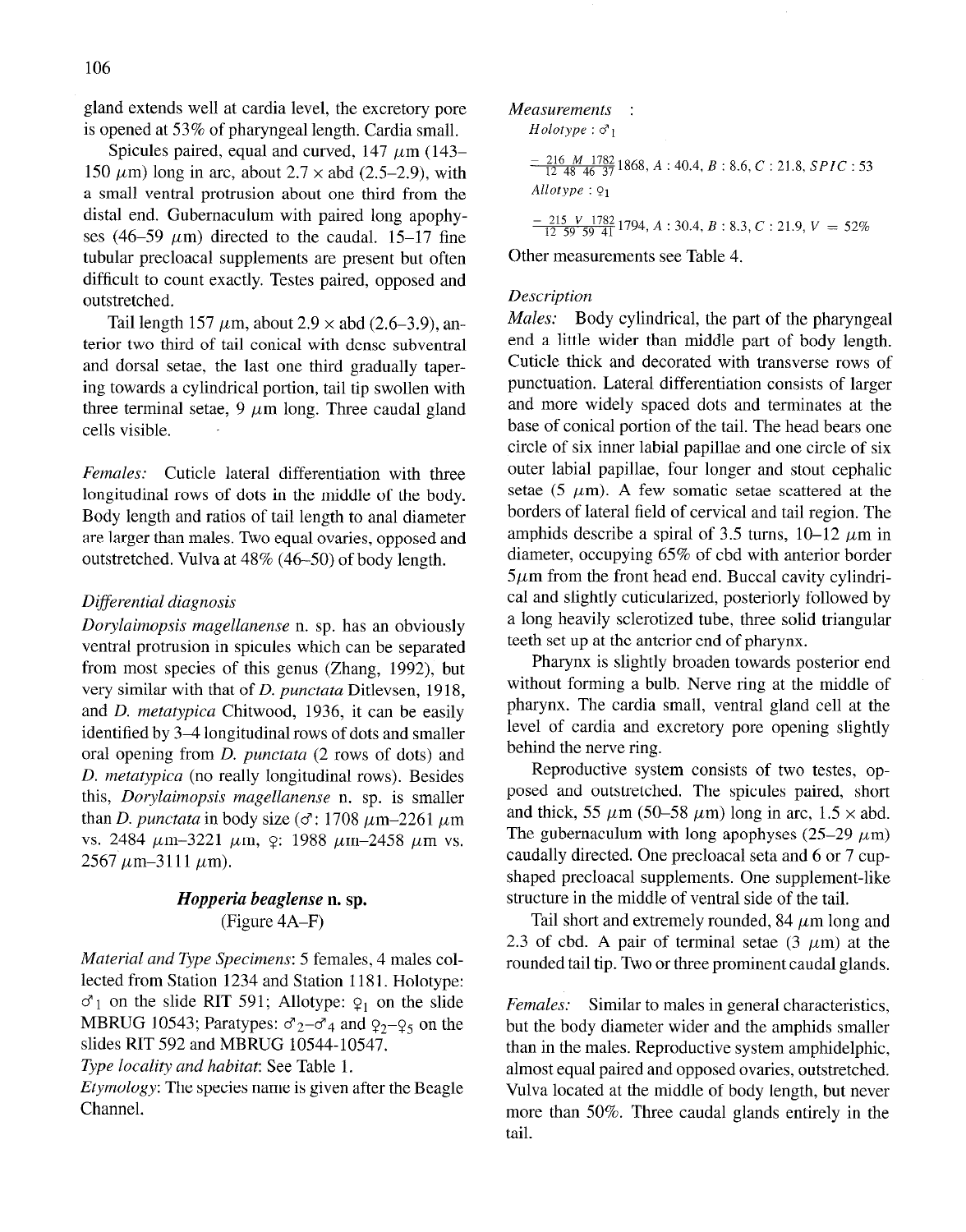

Figure 5. Hopperia arntzi n sp. A:  $\sigma_1$  Median view of pharyngeal region; B:  $\sigma_1$  Total view; C:  $\sigma_1$  Copulatory apparatus and tail; Figure 5. Hopperia arntzi n sp. A:  $\sigma_1$  Median view of pharyngeal region; B:  $\sigma_1$  Total view; C:  $\sigma_1$  Copulatory apparatus and tail; D:  $\varphi_1$ <br>Median view of pharyngeal region; E:  $\varphi_1$  Rectal region and tail; F: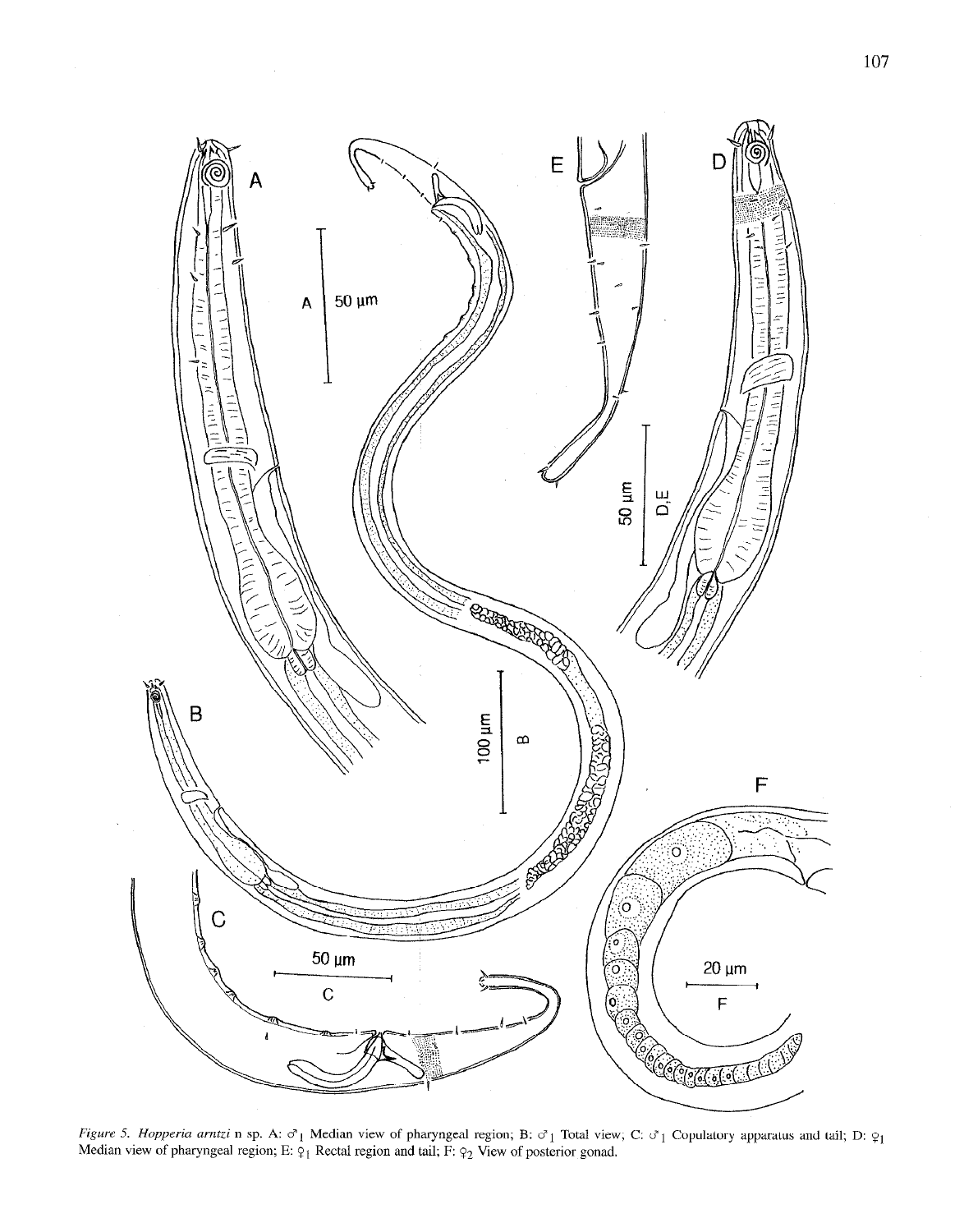|  |  |  | Table 5. Measurements of Hopperia arntzi n. sp. from the Strait of Magellan and the Beagle Channel. |  |
|--|--|--|-----------------------------------------------------------------------------------------------------|--|
|  |  |  |                                                                                                     |  |

|                 | Male: $n=5$ |        |        |       | Female: $n = 5$ |        |        |        |      |          |
|-----------------|-------------|--------|--------|-------|-----------------|--------|--------|--------|------|----------|
|                 | Min         | Max    | Mean   | S.D.  | $C.V.$ %        | Min    | Max    | Mean   | S.D. | $C.V.$ % |
| <b>BL</b>       | 1094.0      | 1421.0 | 1236.6 | 118.5 | 9.6             | 1287.0 | 1274.0 | 1311.2 | 50.5 | 3.9      |
| $\rm{a}$        | 34.2        | 39.5   | 37.2   | 2.3   | 6.2             | 30.6   | 37.9   | 34.7   | 2.5  | 7.1      |
| $\mathbf b$     | 6.9         | 7.6    | 7.1    | 0.3   | 4.3             | 6.8    | 7.6    | 7.2    | 0.3  | 4.0      |
| $\mathbf{c}$    | 9.1         | 10.9   | 10.0   | 0.6   | 6.3             | 10.4   | 11.3   | 10.9   | 0.3  | 2.6      |
| HD              | 12.0        | 14.0   | 13.3   | 0.8   | 6.3             | 12.0   | 14.0   | 13.0   | 0.7  | 5.1      |
| <b>CSL</b>      | 5.4         | 6.7    | 6.3    | 0.5   | 8.5             | 5.4    | 7.0    | 6.7    | 0.6  | 9.6      |
| amph-abe        | 4.7         | 7.4    | 6.1    | 1.4   | 22.3            | 6.0    | 7.0    | 6.8    | 0.4  | 6.4      |
| amph D          | 8.7         | 10.7   | 9.8    | 0.8   | 8.5             | 7.0    | 9.4    | 7.7    | 1.0  | 12.9     |
| amph-cbd        | 14.1        | 16.0   | 15.2   | 0.8   | 5.4             | 16.0   | 17.0   | 16.3   | 0.5  | 2.9      |
| amph/cbd $(\%)$ | 54.4        | 72.8   | 66.0   | 8.3   | 12.5            | 43.5   | 43.8   | 43.7   | 0.1  | 0.2      |
| <b>NR</b>       | 93.7        | 105.0  | 95.2   | 7.4   | 7.8             | 91.0   | 109.0  | 100.1  | 7.3  | 73       |
| $NR/ph L (\%)$  | 52.4        | 59.3   | 56.0   | 2.8   | 5.0             | 51.3   | 60.6   | 54.7   | 3.2  | 5.9      |
| ph L            | 158.0       | 187.0  | 173.2  | 10.1  | 5.8             | 169.0  | 197.0  | 183.0  | 10.5 | 5.7      |
| ph-cbd          | 26.0        | 36.0   | 31.2   | 3.8   | 12.1            | 34.0   | 40.0   | 36.8   | 2.4  | 6.5      |
| ph/cbd          | 5.1         | 6.8    | 5.6    | 0.6   | 11.3            | 4.2    | 5.2    | 4.9    | 0.4  | 8.3      |
| $E(\%)$         | 60.2        | 68.2   | 63.7   | 2.9   | 4.5             | 51.0   | 66.0   | 60.0   | 5.7  | 9.5      |
| M               | 29.0        | 36.0   | 32.8   | 2.6   | 7.9             | 34.0   | 42.0   | 38.0   | 3.1  | 8.3      |
| $\mathbf{V}$    |             |        |        |       |                 | 601.0  | 670.0  | 637.6  | 27.2 | 4.3      |
| $v\%$           |             |        |        |       |                 | 47.7   | 50.0   | 48.6   | 0.8  | 1.7      |
| spic            | 46.2        | 52.8   | 48.7   | 2.7   | 5.5             |        |        |        |      |          |
| s'              | 1.7         | 1.8    | 1.8    | 0.0   | 1.7             |        |        |        |      |          |
| gub L           | 17.1        | 26.0   | 22.0   | 3.0   | 13.6            |        |        |        |      |          |
| TL              | 117.0       | 130.0  | 123.0  | 4.4   | 3.6             | 112.0  | 126.0  | 120.4  | 4.8  | 4.0      |
| abd             | 26.0        | 30.0   | 27.8   | 1.6   | 5.8             | 25.0   | 30.0   | 27.2   | 1.9  | 7.1      |
| c'              | 4.2         | 4.6    | 4.4    | 0.2   | 3.4             | 4.1    | 4.7    | 4.4    | 0.2  | 4.1      |

# Differential diagnosis

Hopperia beaglense n. sp. differs from all known Hopperia species by the rounded tail tip. Jensen (1979) transferred Sabatieria dorylaimopsoides (Allgén, 1959) to Hopperia, because of the structure of the buccal cavity and the type of lateral differentiation of the cuticle. Hopperia dorylaimopsoides has also a rounded tail tip similar to *Hopperia bea*glense n. sp. Our specimens, however, have a more rounded head and tail tip, larger value of 'a' (30-40 vs. 29-30) and outstretched ovaries differing from H. dorylaimopsoides in which the ovaries are reflexed.

## Hopperia arntzi n. sp. (Figure 5A–F)

Material and type specimens: 5 females, 5 males collected from Station 866, 1139, 1181 and Station 1234. Holotype:  $\sigma_1$  on the RIT 593; Allotype:  $\varphi_1$  on the slide MBRUG 10548; Paratypes:  $\sigma_2 - \sigma_5$  and  $\sigma_2 - \sigma_5$ on the slides RIT 594 and MBRUG 10549-10552.

Type locality and habitat: See Table 1.

Etymology: The species name is given in honour of Prof. Wolf Arntz, the Chief Scientist of this Magellan 'Victor Hensen' Campaign.

# Measurements :

*Holotype*: 
$$
\sigma_1
$$
  
\n
$$
\frac{6 \t166 \t M \t1023}{12 \t29 \t29 \t26} 1140, A : 39.3, B : 6.9, C : 9.7, SPIC : 46
$$
\n*Allotype*:  $\varphi_1$   
\n
$$
\frac{7 \t180 \t V \t12.6}{14 \t35 \t35 \t26} 1327, A : 37.9, B : 7.43, C : 11.0, V = 48\%
$$

Other measurements see Table 5.

## Description

Males: Body evenly cylindrical, only tapering from cloacal region to the tail end. Cuticle  $2 \mu m$  thick with fine punctuation. Lateral differentiation consists of slightly larger and wider spaced dots. The head bears two circles of six inner and six outer labial papillae,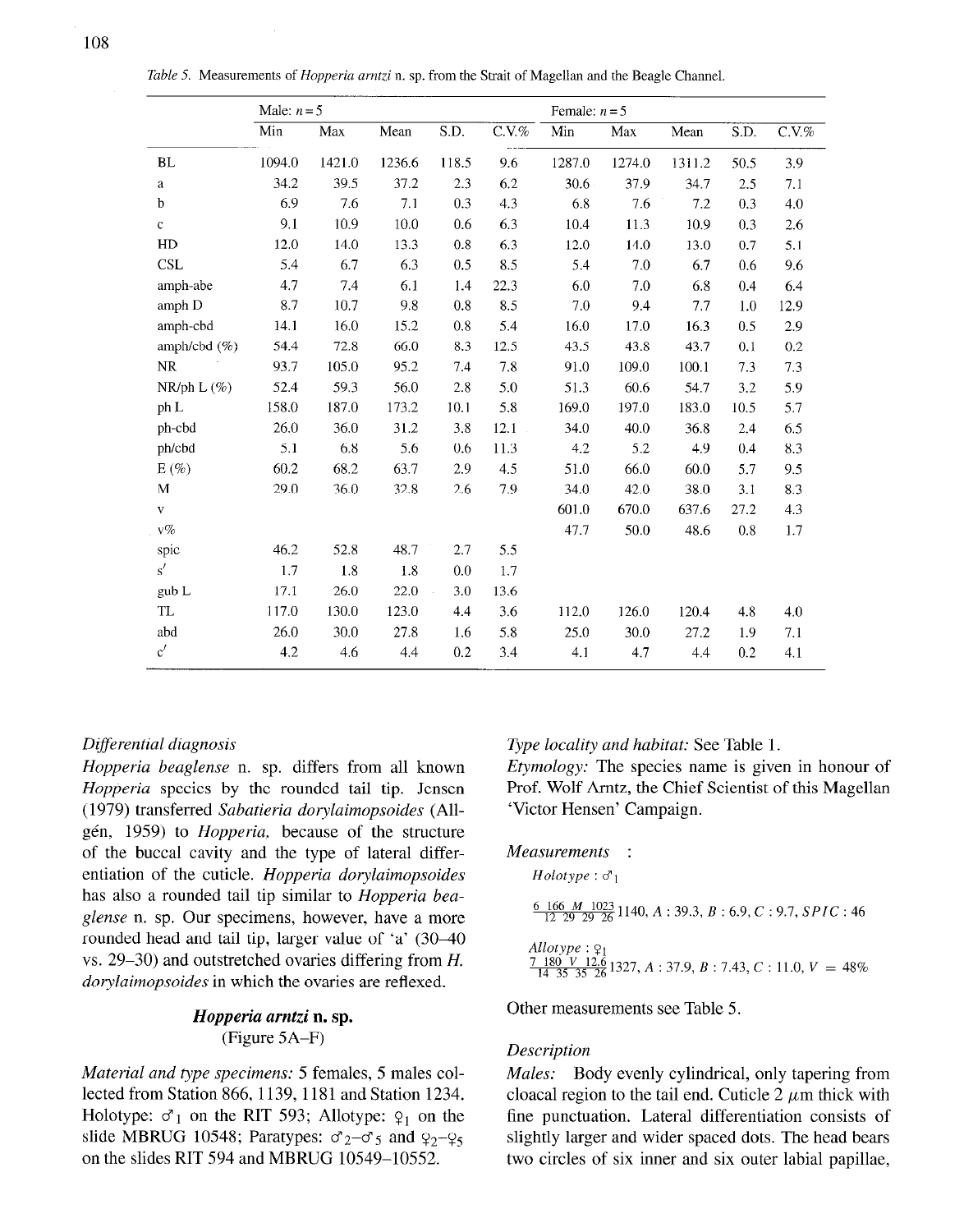four longer (6  $\mu$ m) cephalic setae set up at 6–7  $\mu$ m posterior from the front end. A few somatic setae scattered at the borders of lateral field of the cervical and tail region. The amphids are spiral with 3.5 turns, 10  $\mu$ m in diameter, occupying 66% of cbd with anterior border 6  $\mu$ m from abe. Buccal cavity cup-shaped and cuticularized followed by a narrow cylindrical portion with strongly sclerotized walls, 20  $\mu$ m deep, three solid triangular teeth set up at the anterior end of this portion.

Pharynx is broadened at the posterior portion and forming a swollen end, but not a distinct bulb. Cardia longer than wide. Nerve ring at the 56% of pharynx. Ventral gland cell longer and at the posterior of cardia. Excretory pore slightly behind the nerve ring.

Reproductive system consists of two testes, opposed and outstretched. The spicules are paired, equal and arcuate, 49.0  $\mu$ m (46–53 $\mu$ m) long in arc,  $1.8 \times$  abd. Gubernaculum has a 22  $\mu$ m long apophyses with rounded ends and a conspicuous median piece. One precloacal seta present, five or six cup-shaped precloacal supplements, the distance of two posterior supplements more apart than others. Tail tapering and its distal third filiform with slightly swollen tail tip, 123  $\mu$ m long, 4.4  $\times$  abd. Tail tip bearing a pair of terminal setae,  $4 \mu m$  long.

Females: Similar to males, only differ from the male is the size of amphids smaller (8  $\mu$ m) and 44% of corresponding body diameter. Vulva at the middle of body length (48-50%). Reproductive system amphidelphic, the ovaries paired, opposed and outstretched.

#### Differential diagnosis

Hopperia arntzi n. sp. is closely related to Hopperia americana Pastor de Ward 1984, and Hopperia muscatensis Warwick 1973, by the setiform third crown of cephalic setae and a swollen tail tip. Hopperia arntzi, however, has a shorter body than H. americana and H. muscatensis. Besides this, Hopperia arntzi n. sp. has higher de Man ratio 'a' (30.6–39.5) than H. americana  $(29-30)$ , but more smaller than that of H. muscatensis (44). Furthermore, the ratio of head diameter to the corresponding body diameter of pharyngeal end, Hopperia arntzi n. sp. is larger (40%) than H. americana (30%). H. muscatensis has longer spicule (87  $\mu$ m) and higher value 'c' which differing also from our specimens.

# Key to all known species of Hopperia

| Stoma armed with 6 teeth                                                          |
|-----------------------------------------------------------------------------------|
| $\ldots$ H. hexadentata Hope & Zhang, 1995                                        |
| 2. The cephalic sense organs papilliform ( $<$ 2 $\mu$ m) .3                      |
| The cephalic sense organs setiform ( $> 2 \mu m$ )  4                             |
| 3. Spicules 52–54 $\mu$ m, ovaries reflexed, tail tip fili-                       |
|                                                                                   |
| H. massiliensis Vitiello, 1969                                                    |
| Spicules $37-44 \mu m$ , ovaries outstretched, tail tip                           |
| pointed  H. australis Jensen, 1992                                                |
| 4. Tail tip swollen $\dots \dots \dots \dots \dots \dots \dots \dots \dots \dots$ |
| Tail not swollen $\dots\dots\dots\dots\dots\dots\dots\dots\dots\dots\dots$        |
| Tail tip filiform, values of 'a' 40-60, spicules                                  |
| $1.5 \times a \ldots \ldots \ldots \ldots \ldots \ldots \ldots \ldots$            |
| H. indiana Muthumbi, Soetaert & Vincx, 1997                                       |
|                                                                                   |
| H. muscatensis Warwick, 1977                                                      |
| 6. Values of 'a' $\lt 30$ , ovaries reflexed                                      |
| H. dorylaimopsoides (Allgén, 1959)                                                |
| Values of 'a' $>$ 30, ovaries outstretched                                        |
|                                                                                   |
| 7. Values of 'a' 26–30, tail $3.5 \times$ abd                                     |
| H. americana Ward, 1984                                                           |
| Values of 'a' $31-40$ , Tail $4.4 \times abd$                                     |
|                                                                                   |
|                                                                                   |

## Acknowledgements

The paper is partially financed through the University of Ghent (Belgium) (contract BOF 98-03,12050398) and the Fund for Scientific Research-Flanders (FWO). The first author is sincerely grateful to Prof. Dr A. Coomans and the Marine Biology Section, University of Gent, Belgium, for the facilities available and financial support. Thanks to Dr A. Vanreusel, Dr S. Vanhove, H. J. Lee and A. Muthumbi for discussion, to G. De Smet for sediment granular analyses, to R. V. Driessche and the staff in the Laboratory for the technical help. We are also grateful to the anonymous referee for the helpful review and comments on the manuscript.